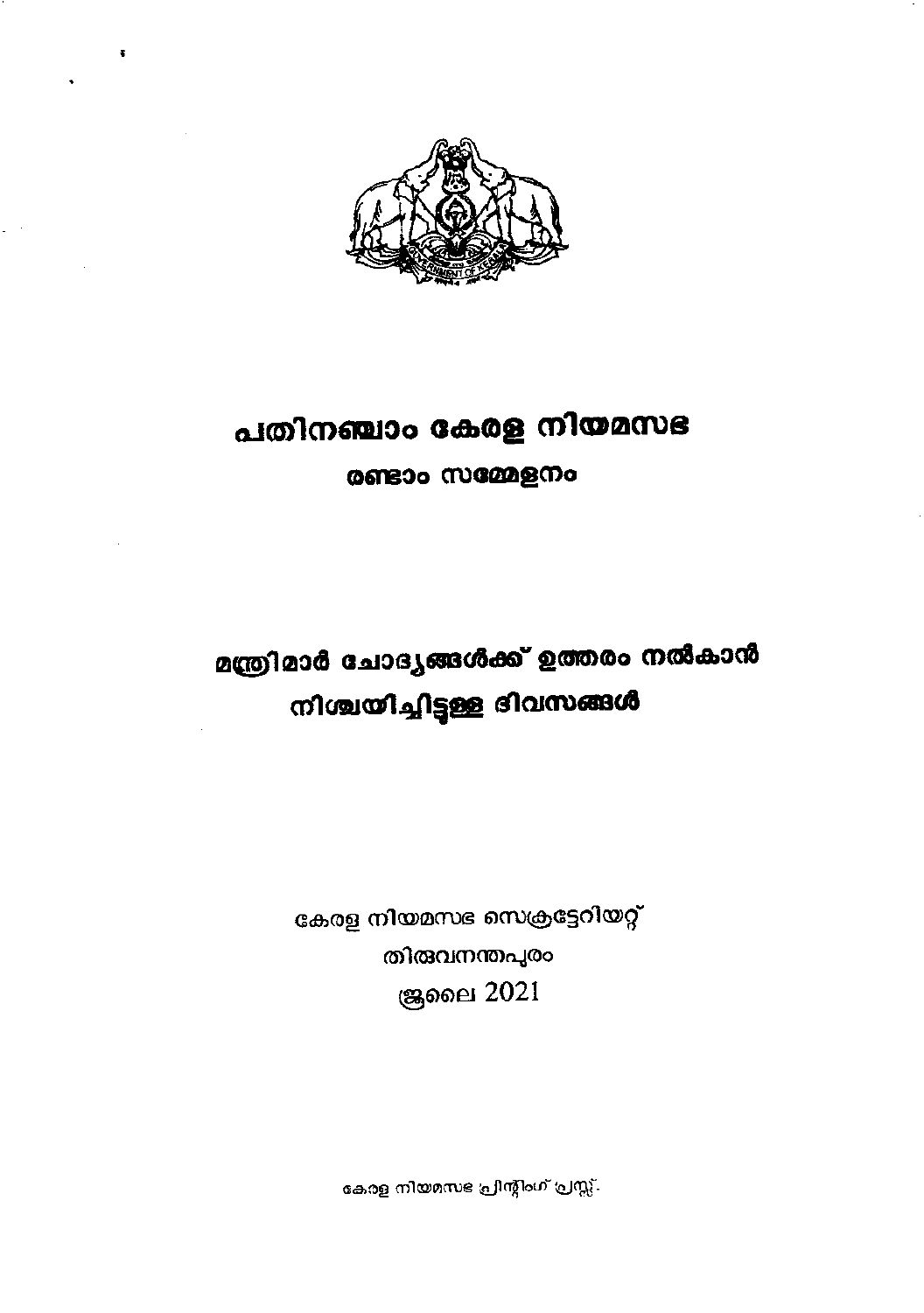#### പതിനഞ്ചാം കേരള നിയമസഭ

രണ്ടാം സമ്മേളനം

ബുള്ളറ്റിൻ - ഭാഗം 2

2021 குவை 08

#### നമ്പർ:- 45

 $\sim$   $\sim$ 

ചോദ്യങ്ങൾക്ക് ഉത്തരം മന്ത്രിമാർ സമ്മേളനകാലത്ത് രണ്ടാം നൽകന്നതിന് നിശ്ചയിച്ചിട്ടുള്ള ദിവസങ്ങൾ താഴെ ചേർക്കന്നു.

| 2021 ஆ ை 21, 28<br>ആഗസ്റ്റ് 04, 11, 18 | മുഖ്യമന്ത്രി<br>ആരോഗ്യ-വനിത-ശിശുവികസന വകപ്പ് മന്ത്രി<br>ഭക്ഷ്യ-പൊഇവിതരണ വകപ്പ് മന്ത്രി<br>തദ്ദേശസ്വയംഭരണം, ഗ്രാമവികസനം, എക്ലൈസ്<br>വകപ്പ് മന്ത്രി                                           |
|----------------------------------------|---------------------------------------------------------------------------------------------------------------------------------------------------------------------------------------------|
| 2021 ജ്രൈ 22, 29,<br>ആഗസ്റ്റ് 05, 12   | ധനകാര്യ വകപ്പ് മന്ത്രി<br>നിയമം, വ്യവസായം, കയർ വകുപ്പ് മന്ത്രി<br>വൈദൃതി വകപ്പ് മന്ത്രി<br>സഹകരണ-രജിസ്റ്റേഷൻ വകപ്പ് മന്ത്രി                                                                 |
| 2021 ஆലை 23, 30,<br>ആഗസ്റ്റ് 06, 13    | പട്ടികജാതി, പട്ടികവർഗ്ഗ, പിന്നാക്ക വിഭാഗ<br>ക്ഷേമ-ദേവസ്വം വകപ്പ് മന്ത്രി<br>വനം-വന്യജീവി വകപ്പ് മന്ത്രി<br>ജലവിഭവ വകപ്പ് മന്ത്രി<br>മത്സ്യബന്ധനം, സാംസ്കാരികം, യുവജനക്ഷേമ<br>വകപ്പ് മന്ത്രി |
| 2021 ജ്രലൈ 26,<br>ആഗസ്റ്റ് 02, 09, 16  | പൊതുമരാമത്ത്-വിനോദസഞ്ചാര വകപ്പ് മന്ത്രി<br>പൊഇവിദ്യാഭ്യാസ-തൊഴിൽ വകപ്പ് മന്ത്രി<br>റവന്യ-ഭവനനിർമ്മാണ വകപ്പ് മന്ത്രി<br>ഇറമുഖം, മൃസിയം, പുരാവസ്തു വകുപ്പ് മന്ത്രി                             |
| 2021 ജ്രൈ 27<br>ആഗസ്റ്റ് 03, 10, 17    | കൃഷി വകപ്പ് മത്രി<br>ഉന്നത വിദ്യാഭ്യാസ-സാമൂഹ്യനീതി വകപ്പ് മന്ത്രി<br>ഗതാഗത വകപ്പ് മന്ത്രി<br>കായികം, വഖഫ്, ഹജ് തീർത്ഥാടന വകപ്പ് മന്ത്രി<br>മൃഗസംരക്ഷണ-ക്ഷീരവികസന വകപ്പ് മന്ത്രി             |

 $\overline{2}$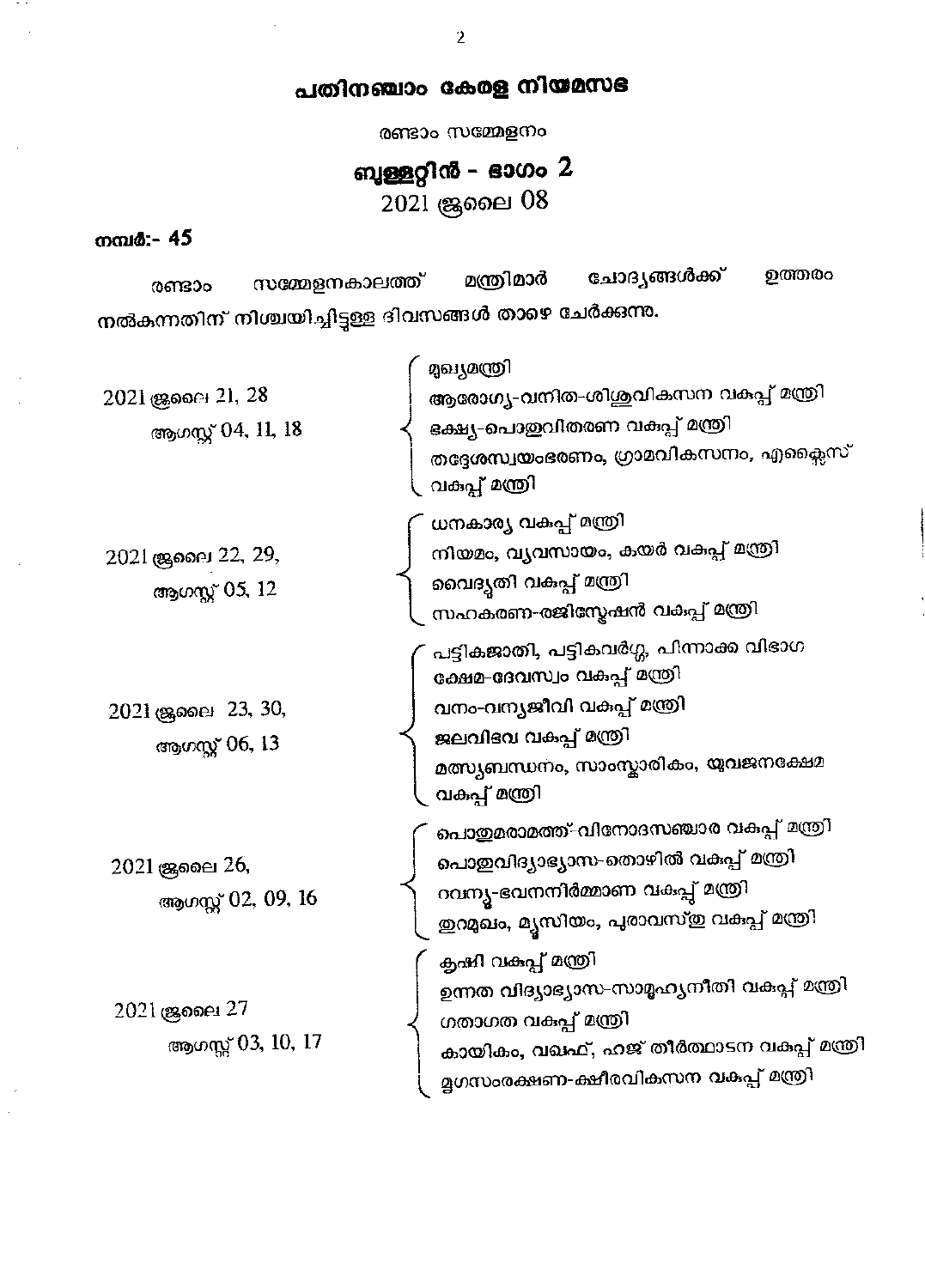### നിവിധ മന്ത്രിമാർ ചുമതല വഹിക്കുന്ന വിഷയങ്ങളുടെ പട്ടിക

#### ശ്രീ. പിണറായി വിജയർ : മുഖ്യമന്ത്രി

 $\ddot{\phantom{0}}$ 

പൊ<u>ത</u>്രഭരണം അഖിലേന്ത്യാ സർവ്വീസുകൾ ആസൂത്രണവും സാമ്പത്തിക കാര്യവും ശാസ്ത്രം, സാങ്കേതികശാസ്ത്രം, പരിസ്ഥിതി മലിനീകരണ നിയന്ത്രണം സയന്റീഫിക് ഇൻസ്റ്റിറ്റ്യൂട്ടുകൾ പേഴ്ലണൽ ആന്റ് അഡ്വിനിസ്ലേറ്റീവ് റിഫോംസ് തെരഞ്ഞെടുപ്പ് ഇന്റഗ്രേഷൻ ഇൻഫർമേഷൻ ടെക്ലോളജി സൈനികക്ഷേമം ദുരിതാശ്വാസം സ്റ്റേറ്റ് ഹോസ്പിറ്റാലിറ്റി എയർപോർട്സ് മെടോ റെയിൽ അന്തർസംസ്ഥാന നദീജലം കോസ്റ്റൽ കിപ്പിംഗ് ആന്റ് ഇൻലാന്റ് നാവിഗേഷൻ കേരള സ്റ്റേറ്റ് ഇൻവാന്റ് നാവിഗേഷൻ കോർപ്പറേഷൻ ഇൻഫർമേഷൻ ആന്റ് പബ്ലിക് റിലേഷൻസ് നോർക്ക ആഭ്യന്തരം വിജിലൻസ് അഡ്യിനിസ്റ്റേഷൻ ഓഫ് സിവിൽ ആന്റ് ക്രിമിനൽ ജസ്റ്റിസ് അഗ്നിശമനം ജയിലുകൾ അച്ചടിയും സ്റ്റേഷനറിയും ന്യൂനപക്ഷക്ഷേമം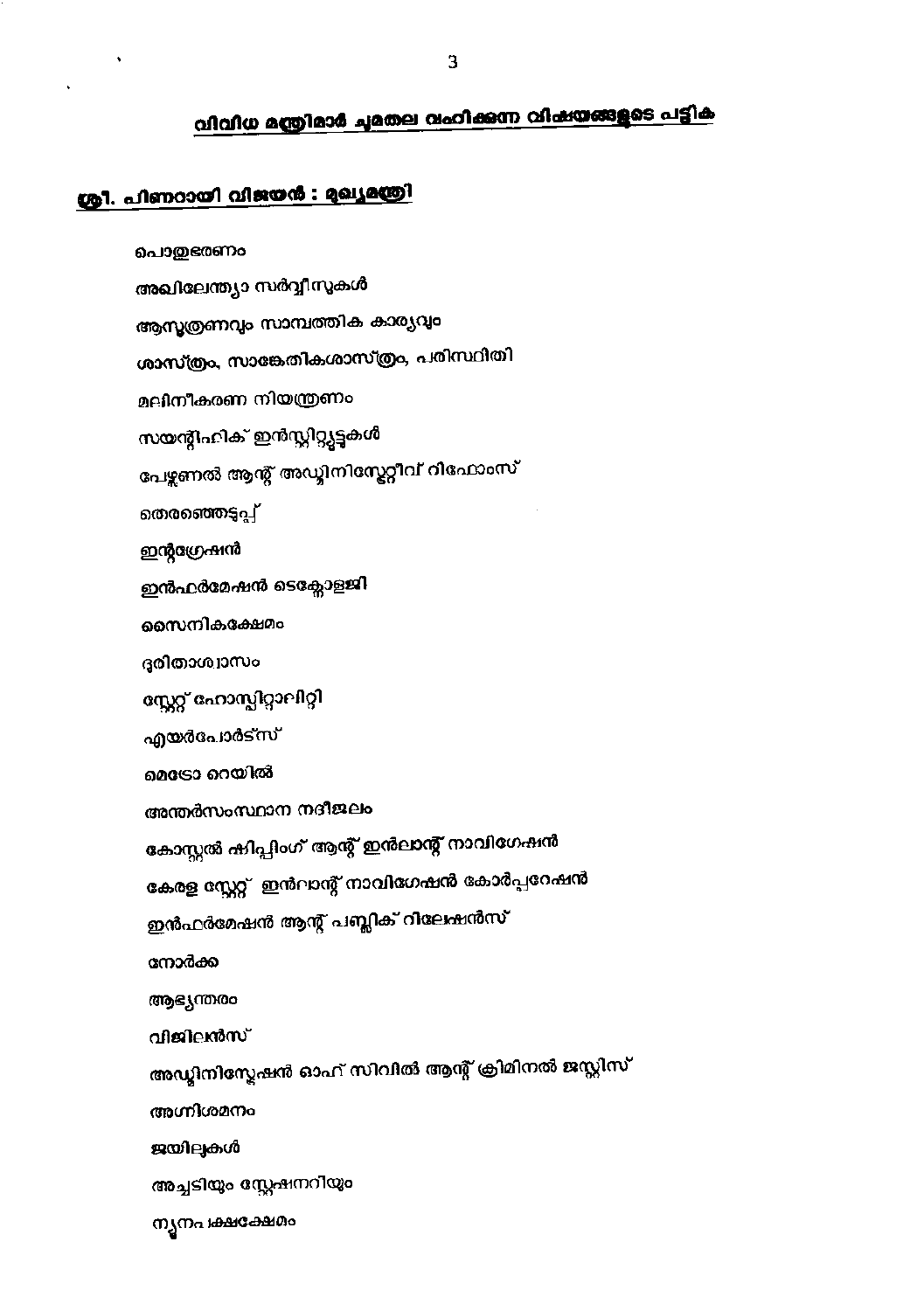നയപരമായി പ്രധാനപ്പെട്ട എല്ലാ വിഷയങ്ങളും

മറ്റെങ്ങും പരാമർശിച്ചിട്ടില്ലാത്ത വിഷയങ്ങൾ

# ശ്രീ. വി. അബ്ബാഹിമാർ : കായികം, വലഫ്, ഹജ് തീർത്ഥാടന വകുപ്പ് മന്ത്രി

കായികം വഖഫും ഹജ്ജ് തീർത്ഥാടനവും കമ്പിത്തപാൽ

റെയിൽവേ

# ശ്രീ. അഹമ്മദ് ദേവർകോവിൽ : ഇറപ്പോം, മൃസിയം, പുരാവസ്ത വകപ്പ്, മന്ത്രി

തുറമുഖം കാഴ്ചബംഗ്ളാവുകൾ പുരാവസ്ത പൂരാരേഖ

### ശ്രീ. ജി.ആർ. അനിൽ : ഭക്ഷ്യ-പൊതുവിതരണ വകുപ്പ് മന്ത്രി

ഭക്ഷ്യവും സിവിൽ സപ്ലൈസും

ഉപഭോക്തൃകാര്യം

ലീഗൽ മെടോളജി

#### <u>ശ്രീ. ആന്റണി രാജ : ഗതാഗത വകപ്പ് മന്ത്രി</u>

റോഡ് ഗതാഗതം

മോട്ടോർ വാഹനങ്ങൾ

ജലഗതാഗതം

#### ശ്രീ. കെ.എർ. ബാലഗോപാൽ : ധനകാര്യ വകപ്പ് മന്ത്രി

ധനകാര്യം നാഷണൽ സേവിംഗ്സ് സ്റ്റോർ പർച്ചേസ് വാണിജ്യനികതി കാർഷികാദായ നികതി ട്രഷറികൾ ലോട്ടറി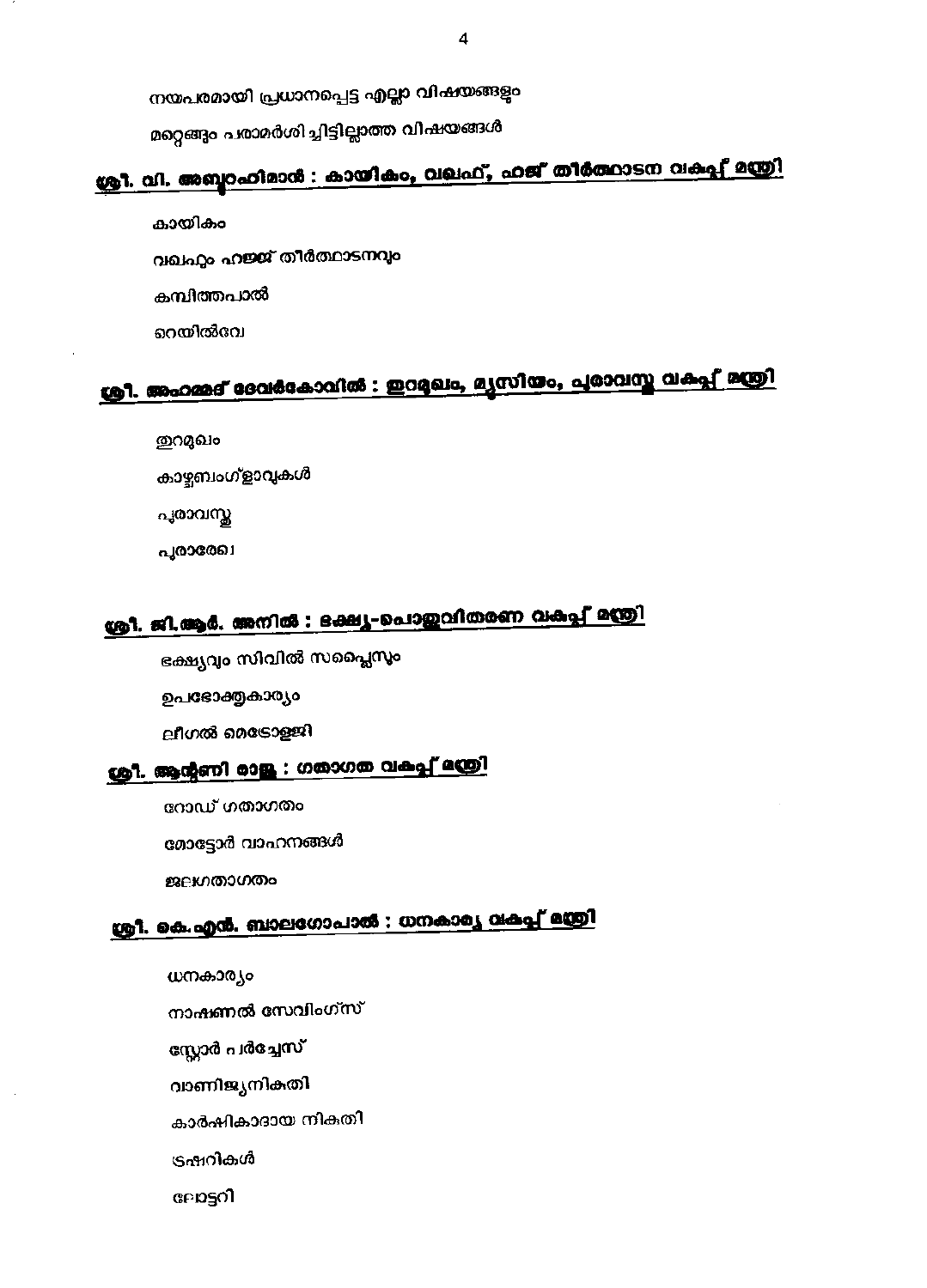പഞ്ചായത്തുകളും മുനിസിപ്പാലിറ്റികളും കോർപ്പറേഷൻകളും ഗ്രാമവികസനം ടൗൺ പ്ലാനിംഗ് പ്രാദേശിക വികസന അതോറിറ്റികൾ കില എക്ലൈസ്

### ശ്രീ. എം. വി. ഗോവിൽ മാസ്റ്റർ : തദ്ദേശസ്വയംഒരണം, ഗ്രാമവികസനം, <u>എഫ്ലൈസ് വകപ്പ് മന്ത്രി</u>

മൃഗസംരക്ഷണം ക്ഷീരവികസനം, ക്ഷീരസഹകരണ സ്ഥാപനങ്ങൾ മൃഗശാലകൾ വെറ്ററിനറി ആന്റ് അനിമൽ സയൻസസ് സർവ്വകലാശാല

# ശ്രീമതി ജെ. ചിഞ്ചുറാണി : മൃഗസംരക്ഷണ-ക്ഷീരവികസന വകുപ്പു മന്ത്രി

സാമൂഹ്യനീതി

അസാപ് (ASAP)

എൻ.സി.സി.

പ്രവേശന പരീക്ഷകൾ

സർവകലാശാലകൾ ഒഴികെ)

സാങ്കേതിക വിദ്യാഭ്യാസം സർവകലാശാലകൾ (കാർഷിക, വെറ്ററിനറി, ഫിഷറീസ്, മെഡിക്കൽ, ഡിജിറ്റൽ

കോളേജ് വിദ്യാഭ്യാസം

### ഡോ. ആർ. ബിന്ദു : ഉന്നത വിദ്യാഭ്യാസ-സാമ്മഹ്യനീതി വകുപ്പ് മന്ത്രി

സ്റ്റേറ്റ് ഓഡിറ്റ് കേരള സ്റ്റേറ്റ് ഫിനാൻഷ്യൽ എന്റർപ്രൈസസ് സ്റ്റേറ്റ് ഇൻഷ്യറൻസ് കേരള ഫിനാൻഷ്യൽ കോർപ്പറേഷൻ സ്ലാമ്പ് ആന്റ് സ്ലാമ്പ് ഡ്യൂട്ടി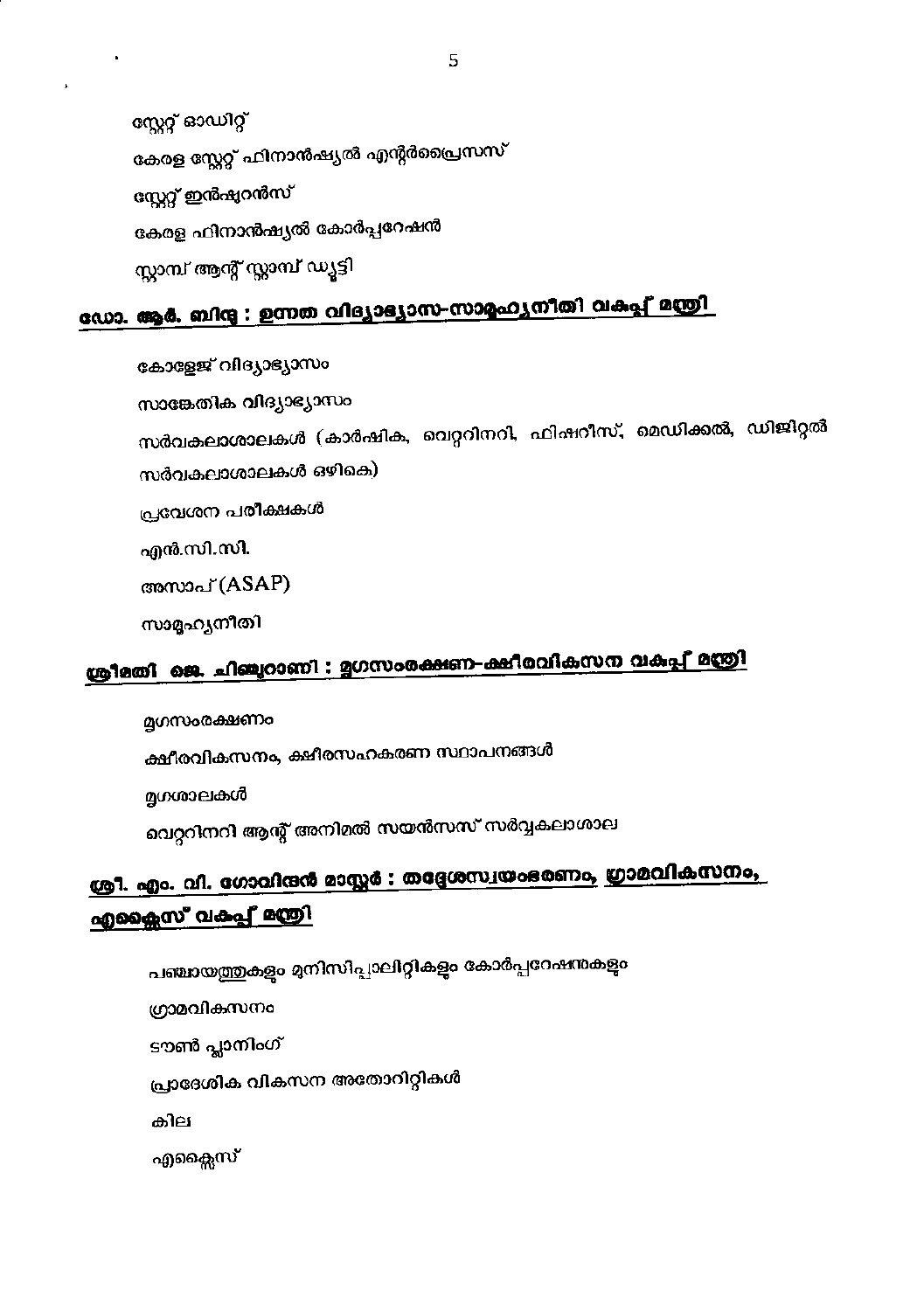### <u>ശ്രീ. കെ. കൃഷ്ണൻകട്ടി : വൈദൃതി വകപ്പ് മന്ത്രി</u>

വിദ്യച്ഛക്തി

അനെർട്

# ശ്രീ. പി. എ. ഹേമ്മദ് റിയാസ് : പൊതുരാമത്ത്-വിനോദസഞ്ചാര വകപ്പ് മന്ത്രി

പൊതുമരാമത്ത്

റിനോദസഞ്ചാരം

#### ശ്രീ. പി. പ്രസാദ് : കൃഷി <u>രകപ്പ് മന്ത്രി</u>

കൃഷി

സോയിൽ സർവ്വേ

സോയിൽ കൺസർവേഷൻ

കാർഷിക സർവ്വകലാശാല

വെയർഹൗസിംഗ് കോർപ്പറേഷൻ

### ശ്രീ. കെ. രാധാകൃഷ്ണൻ : പട്ടികജാതി, പട്ടികവർഗ്ഗ, പിന്നാക്ക വിഭാഗ ക്ഷേമ-ദേവസ്വം വകപ്പ് മന്ത്രി

പട്ടികജാതിക്ഷേമം

പട്ടികവർഗ്ഗക്ഷേമം

പിന്നാക്കസമ്പദായക്ഷേമം

ദേവസ്വം

പാർലമെന്ററികാര്യം

#### ശ്രീ. കെ. രാജർ : റവന്യ-ഭവനനിർമ്മാണ വകപ്പ് മന്ത്രി

ലാന്റ് റവന്യൂ

സർവ്വേയും ലാന്റ് റെക്കോർഡ്സും

ലാന്റ് റിഫോംസ്

ഭവനനിർമ്മാണം

### ശ്രീ. പി. രാജീവ് : നിയമം, വൃവസായം, കയർ വകപ്പ് മന്ത്രി

നിയമം

വ്യവസായം (സഹകരണ വ്യവസായ സ്ഥാപനങ്ങൾ ഉൾപ്പെടെ) വാണിജ്യം മൈനിംഗ് ആന്റ് ജിയോളജി

6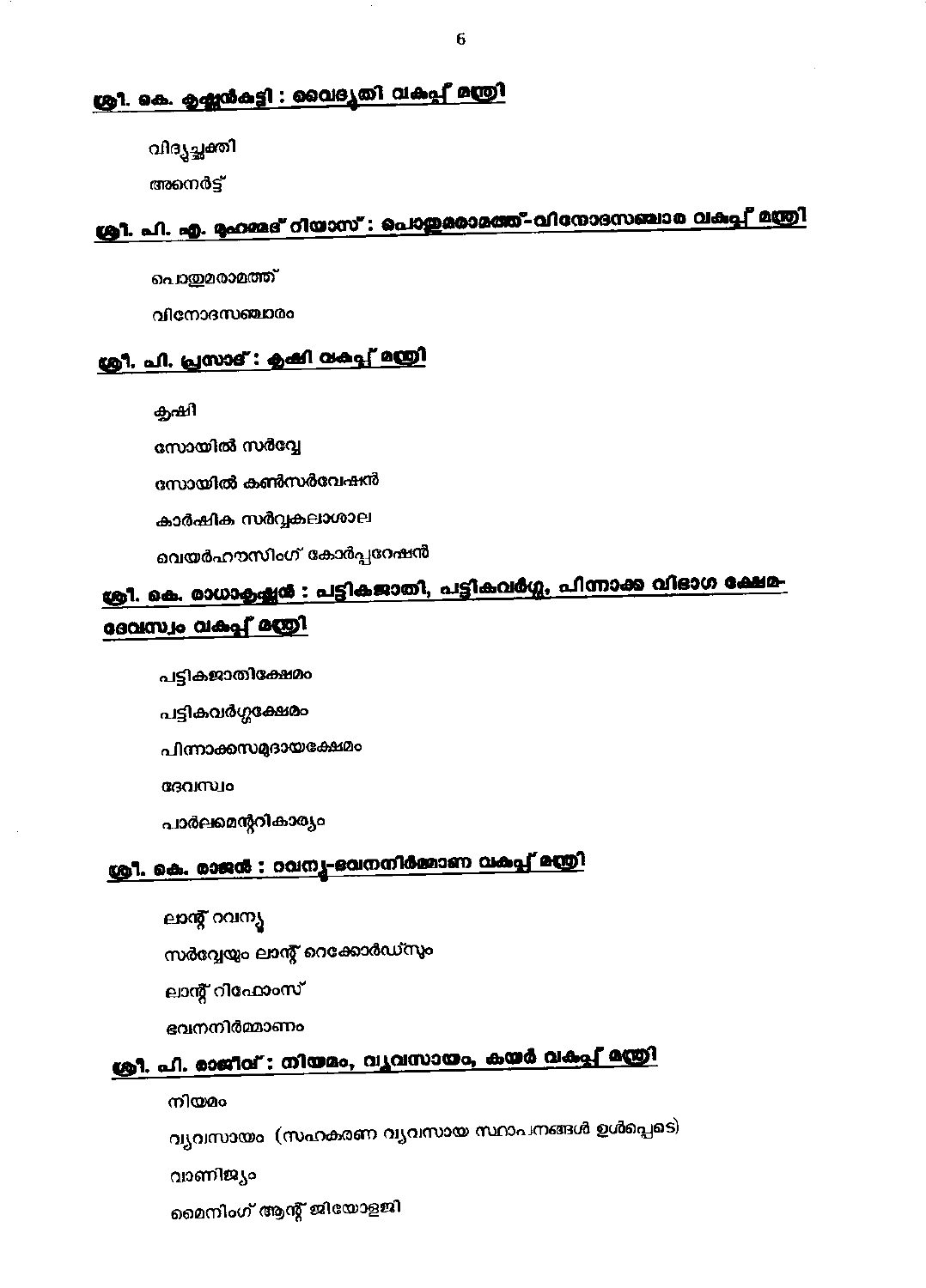പൊതുവിദ്യാഭ്യാസം സാക്ഷരതാ മിഷൻ ഞാഴിൽ തൊഴിലും പരിശീലനവും

# <u>ശ്രീ. വി. ശിവർകട്ടി : പൊഇവിദ്യാഭ്യാസ-തൊഴിൽ വകപ്പ് മന്ത്രി</u>

വന്യജീവി സംരക്ഷണം

വനം

# രൂ1. എ. കെ. ശശീന്ദ്രൻ : വനാ-വന്യജീവി വകപ്പു മന്ത്രി

യുവജനകാര്യം

കേരള സംസ്ഥാന സാംസ്കാരിക പ്രവർത്തക ക്ഷേമനിധി ബോർഡ്

കേരള ചലച്ചിത്ര അക്കാദമി

കേരള സ്റ്റേറ്റ് ഫിലിം ഡെവലപ്പ്മെന്റ് കോർപ്പറേഷൻ

സാംസ്കാരികം

ഫിഷറീസ് സർവകലാശാല

ഹാർബർ എഞ്ചിനീയറിംഗ്

മത്സ്യബന്ധനം

ജലസേചനം

# ശ്രീ. സജി ചെറിയാൻ : മത്സ്യബന്ധനം,സാംസ്കാരികം,യുവജനക്ഷേമ വകപ്പ് മന്ത്രി

കമാൻഡ് ഏരിയ ഡെവലപ്പ്മെന്റ് അതോറിറ്റി ഭ്രജല വക്ഷ് ശുദ്ധജലവിതരണവും ശുചീകരണവും

# ശ്രീ. 000ക്കി അഗസ്സിൻ : ജലവിഭവ വകപ്പ് മന്ത്രി

കൈത്തറിയും ടെക്സ്റ്റൈലും ഖാദി ആന്റ് വില്ലേജ് ഇൻഡസ്ലീസ് കയർ കശുവണ്ടി വ്യവസായം പ്ലാന്റേഷൻ ഡയറക്ടറേറ്റ്

x

l,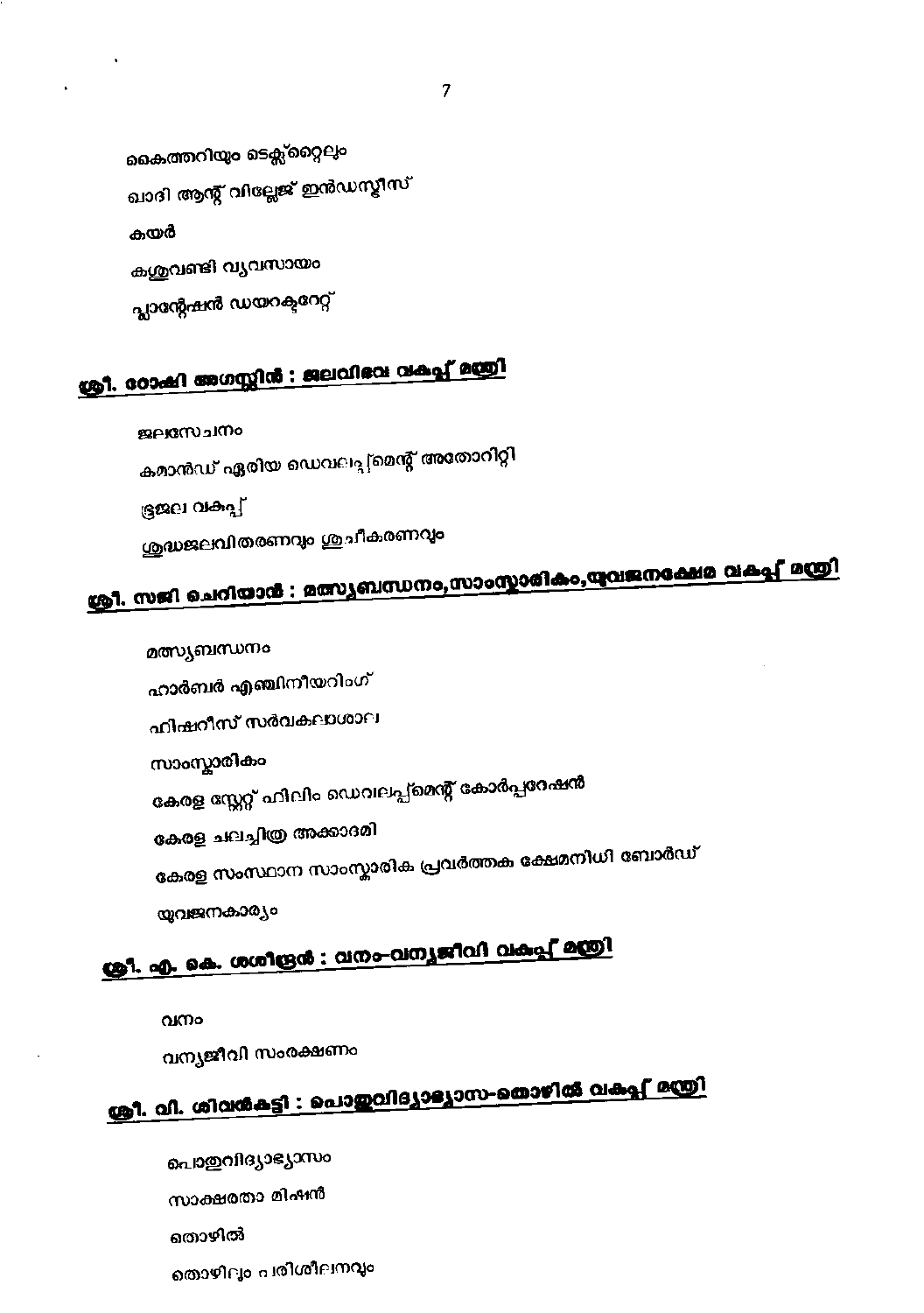സെക്രട്ടറി.

എസ്. വി. ഉണ്ണികൃഷ്ണൻ നായർ,

ഡ്രഗ്സ് കൺട്രോൾ

വനിത-ശിശു ക്ഷേമം

ആയുഷ്

ഇൻഡിജിനസ് മെഡിസിൻ

മെഡിക്കൽ സർവ്വകലാശാല

കട്ടംബക്ഷേമം മെഡിക്കൽ വിദ്യാഭ്യാസം

രജിസ്പേഷൻ

ആരോഗ്യം

സഹകരണം

ശ്രീ. വി.എന്മ. വാസവൻ : സഹകരണ-രജിസ്പേഷൻ വകുപ്പ് മന്ത്രി

ശ്രീമതി വിണാ ജോർജ് : ആരോഗ്യ-വനിത-ശിശ്രുവികസന വകപ്പ് മന്ത്രി

ഇൻഷനൻസ് മെഡിക്കൽ സർവ്വീസ് ഇൻഡസ്സിയൽ ട്രിബ്യൂണൽസ് ലേബർ കോടതികൾ

പുനരധിവാസം

ഫാക്സറീസ് ആന്റ് ബോയിലേഴ്ച്

രെനപുണ്യം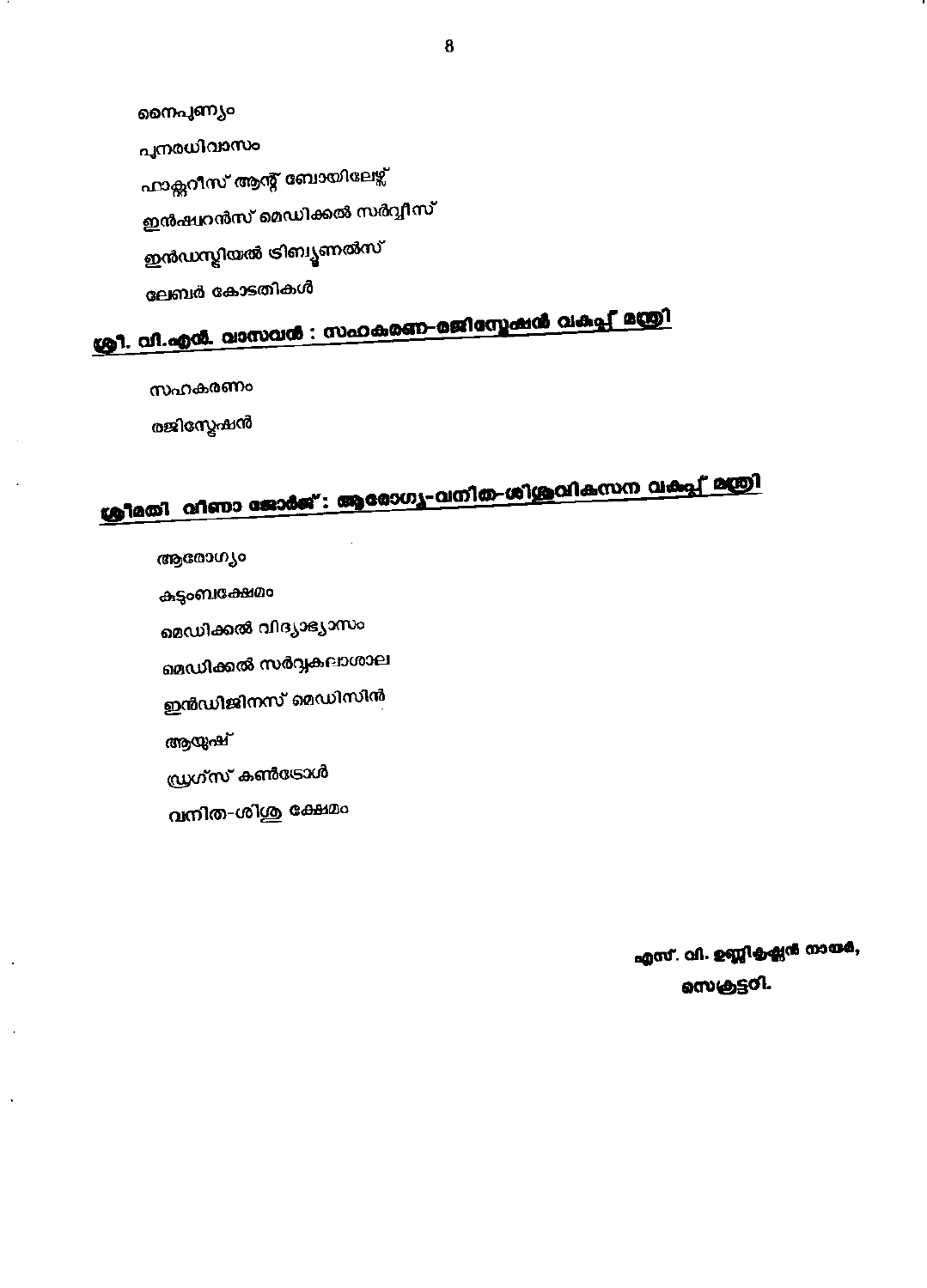

# FIFTEENTH KERALA LEGISLATIVE ASSEMBLY SECOND SESSION

#### ALLOTMENT OF DAYS **FOR** ANSWERING QUESTIONS

SECRETARIAT OF THE KERALA LEGISLATURE THIRUVANANTHAPURAM JULY 2021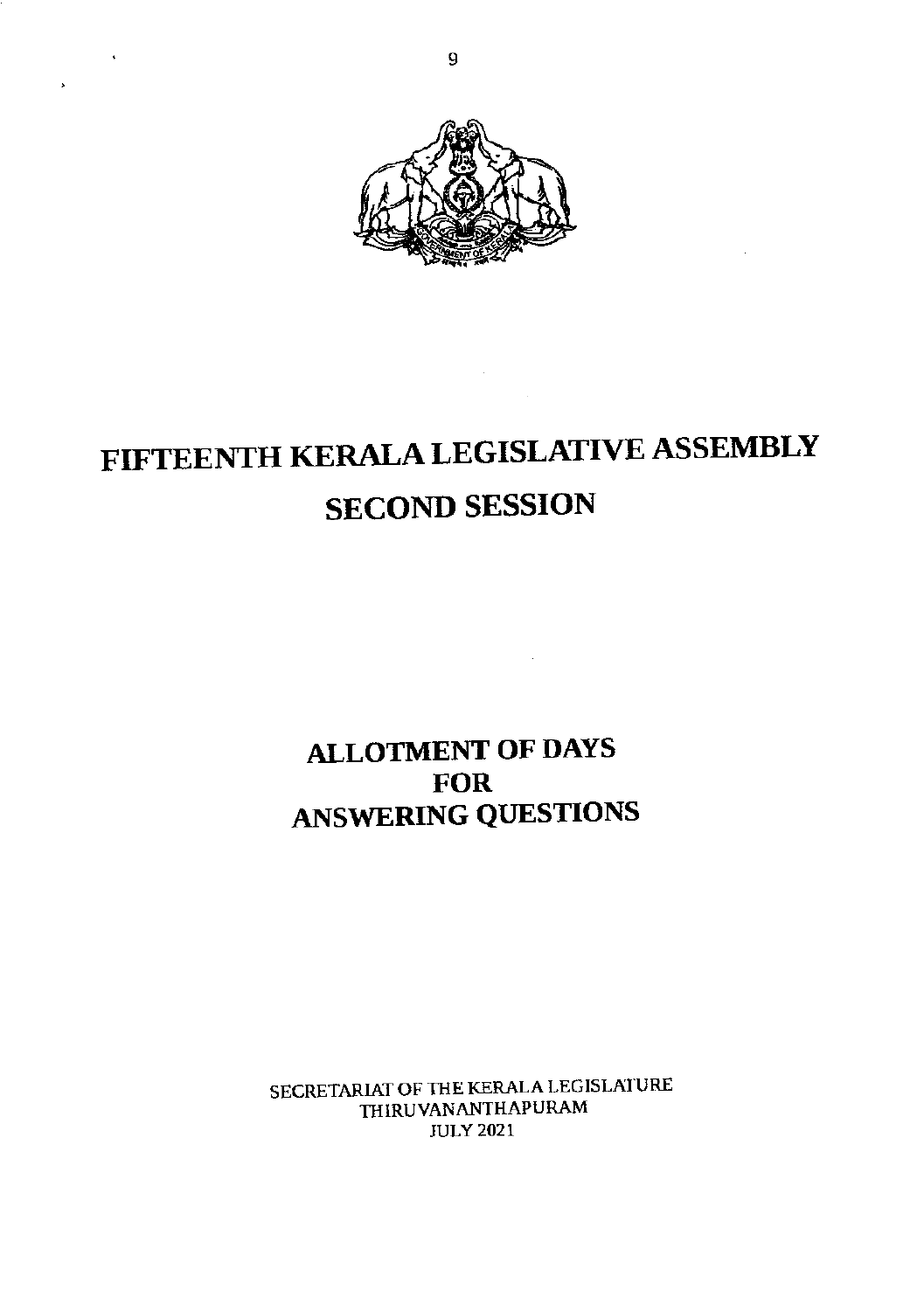#### FIFTEENTH KERALA LEGISLAIIVE ASSEMBLY SECOND SESSION BULLETIN \_PART II 2021 JULY 08

#### $No: -45$

The allotment of days for answering questions by the Ministers during the Second Session is given below:

| 2021 July 21, 28<br>August 04, 11, 18     | <b>Chief Minister</b>                                                                            |
|-------------------------------------------|--------------------------------------------------------------------------------------------------|
|                                           | Child<br>and<br>and Woman<br>Health<br>for<br>Minister<br>Development                            |
|                                           | Minister for Food and Civil Supplies                                                             |
|                                           | Minister for Local Self Governments, Rural<br>Development and Excise                             |
| 2021 July 22, 29,<br><b>August 05, 12</b> | Minister for Finance                                                                             |
|                                           | Minister for Law, Industries and Coir                                                            |
|                                           | <b>Minister for Electricity</b>                                                                  |
|                                           | Minister for Co-operation and Registration                                                       |
| 2021 July 23, 30,<br><b>August 06, 13</b> | Minister for Welfare of Scheduled Castes, Scheduled<br>Tribes and Backward Classes and Devaswoms |
|                                           | Minister for Forest and Wildlife                                                                 |
|                                           | <b>Minister for Water Resources</b>                                                              |
|                                           | Minister for Fisheries, Culture and Youth Affairs                                                |
| 2021 July 26,<br>August 02, 09, 16        | Minister for Public Works and Tourism                                                            |
|                                           | Minister for General Education and Labour                                                        |
|                                           | Minister for Revenue and Housing                                                                 |
|                                           | <b>Minister for Ports, Museums and Archaeology</b>                                               |
| 2021 July 27<br>August 03, 10, 17         | <b>Minister for Agriculture</b>                                                                  |
|                                           | Minister for Higher Education and Social Justice                                                 |
|                                           | Minister for Transport                                                                           |
|                                           | Minister for Sports, Wakf and Haj Pilgrimage                                                     |
|                                           | Dairy<br>and<br>Husbandry<br>Animal<br>for<br>Minister<br>Development                            |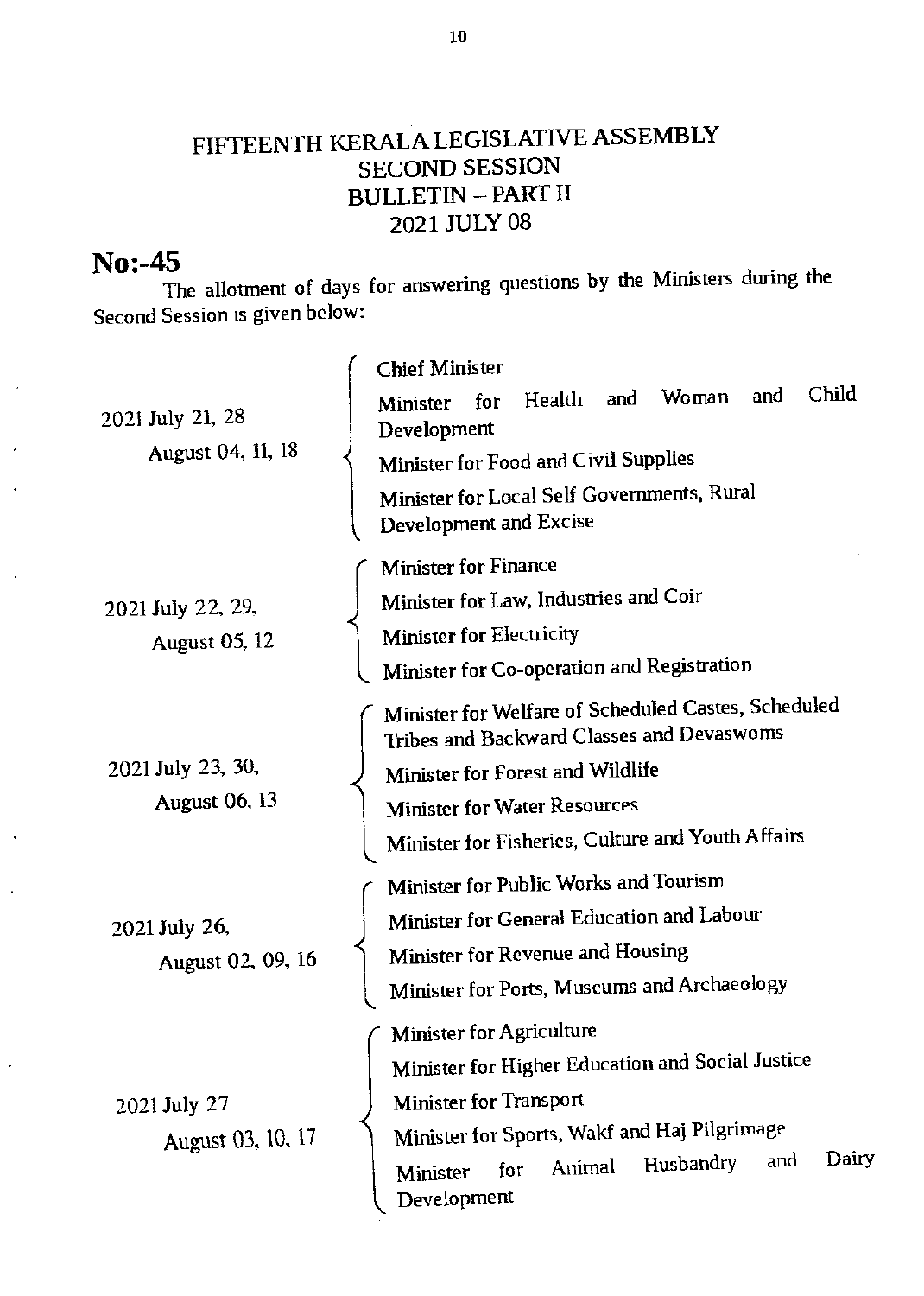#### Allotment of the Business of the Government among the Ministers

#### Shri. Pinarayi Vijayan : Chief Minister

 $\overline{a}$ 

**General Administration** All India Services Planning and Economic Affairs Science, Technology and Environment **Pollution Control Scientific Institutes** Personnel and Administrative Reforms **Election** Integration **Information Technology** Sainik Welfare **Distress Relief State Hospitality** Airports Metro Rail Inter - State River Waters Coastal Shipping and Inland Navigation Kerala State Inland Navigation Corporation Information and Public Relations Non-Resident Keralites' Affairs Home Vigilance Administration of Civil and Criminal Justice **Fire and Rescue Services** Prisons Printing and Stationery **Welfare of Minorities** All important policy matters Subjects not mentioned elsewhere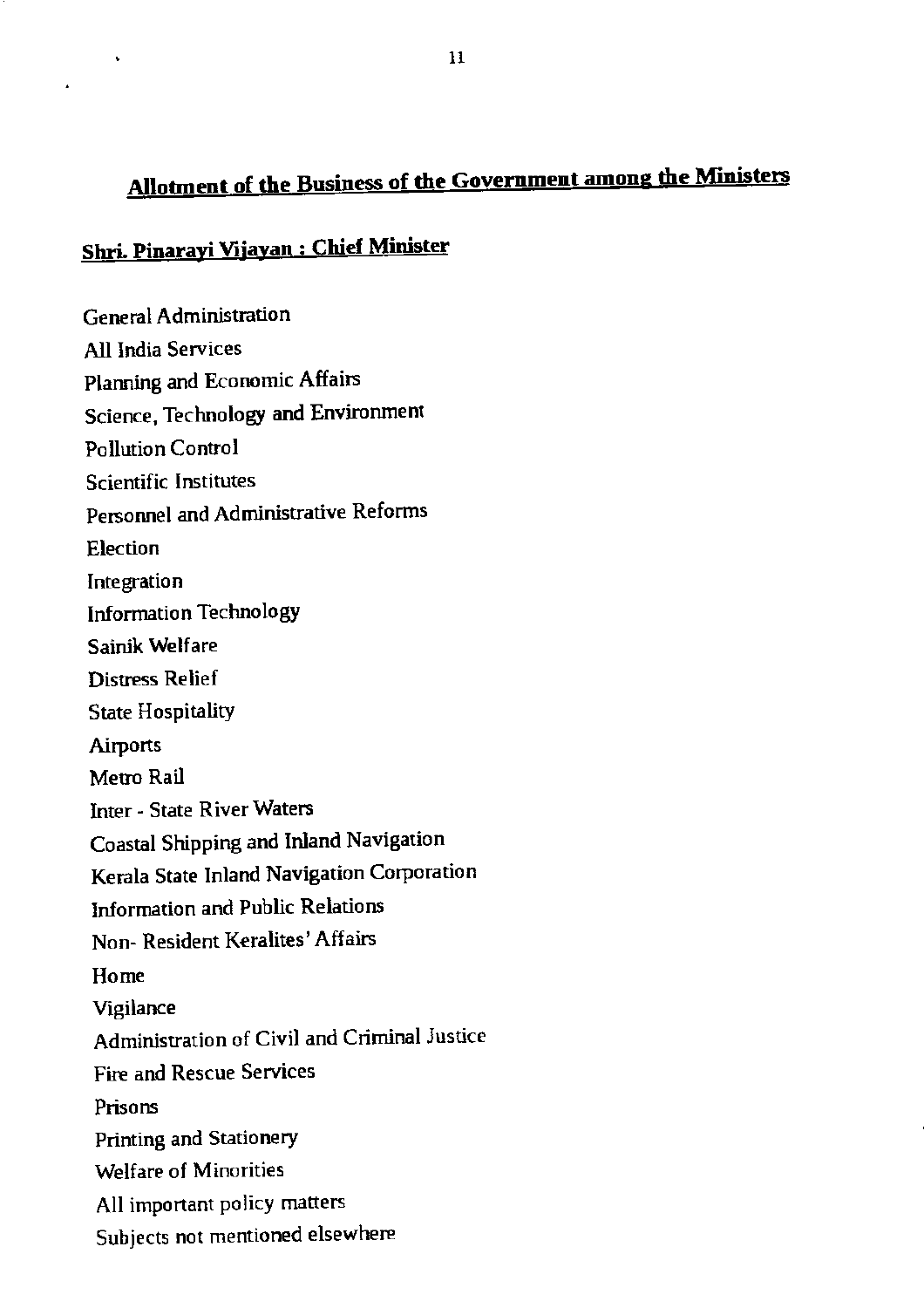#### Shri. V. Abdurahiman: Minister for Sports, Wald and Haj Pilgrimage

**Sports** Wakf and Hajj Pilgrimage Posts & Telegraphs Railways

#### Shri. Ahammad Devarkovil: Minister for Ports, Museums and Archaeology

| Ports       |
|-------------|
| Museums     |
| Archaeology |
| Archives    |

#### Shri. G. R. Anil: Minister for Food and Civil Supplies

Food and Civil Supplies Consumer Affairs **Legal Metrology** 

#### Shri. Antony Raju: Minister for Transport

Road Transport **Motor Vehicles Water Transport** 

#### Shri. K. N. Balagopal: Minister for Finance

Finance **National Savings Stores Purchase** Commercial Taxes, Agricultural Income Tax **Treasuries**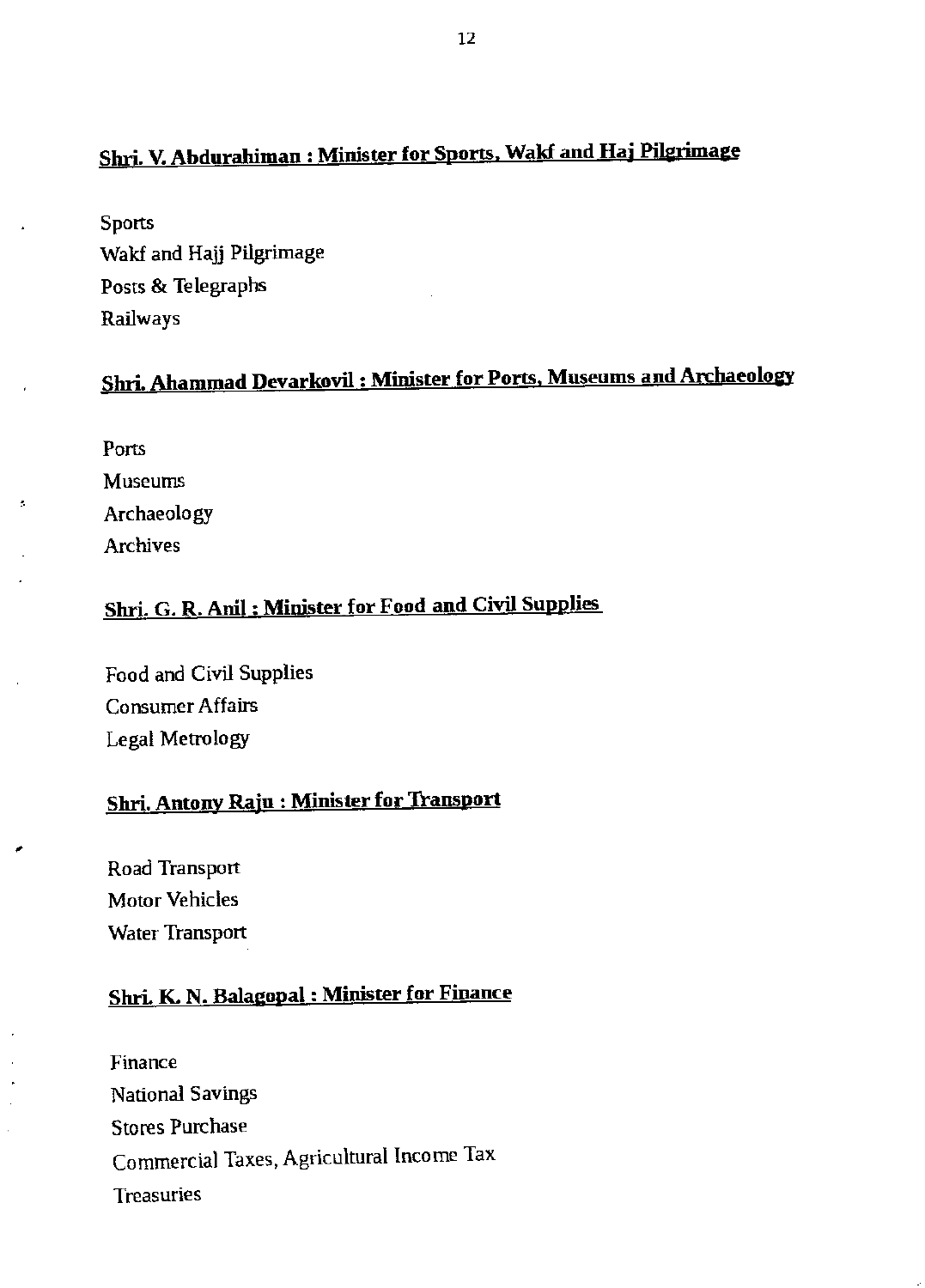Lotteries **State Audit** Kerala State Financial Enterprises **State Insurance Kerala Financial Corporation Stamps and Stamp Duties** 

# DR. R. Bindu: Minister for Higher Education and Social Justice

**Collegiate Education Technical Education** Universities (Except Agriculture, Veterinary, Fisheries, Medical and **Digital Universities**) **Entrance Examinations** National Cadet Corps Additional Skill Acquisition Programme (ASAP) **Social Justice** 

# <u>Smt. J. Chinchurani: Minister for Animal Husbandry and Dairy Development</u>

Animal Husbandry Dairy Development, Milk Co-operatives Zoos Kerala Veterinary & Animal Sciences University

### Shri. M. V. Govindan Master : Minister for Local Self Governments, Rural **Development and Excise**

Local Self Governments - Panchayats, Municipalities and Corporations Rural Development **Town Planning Regional Development Authorities** KILA **Excise**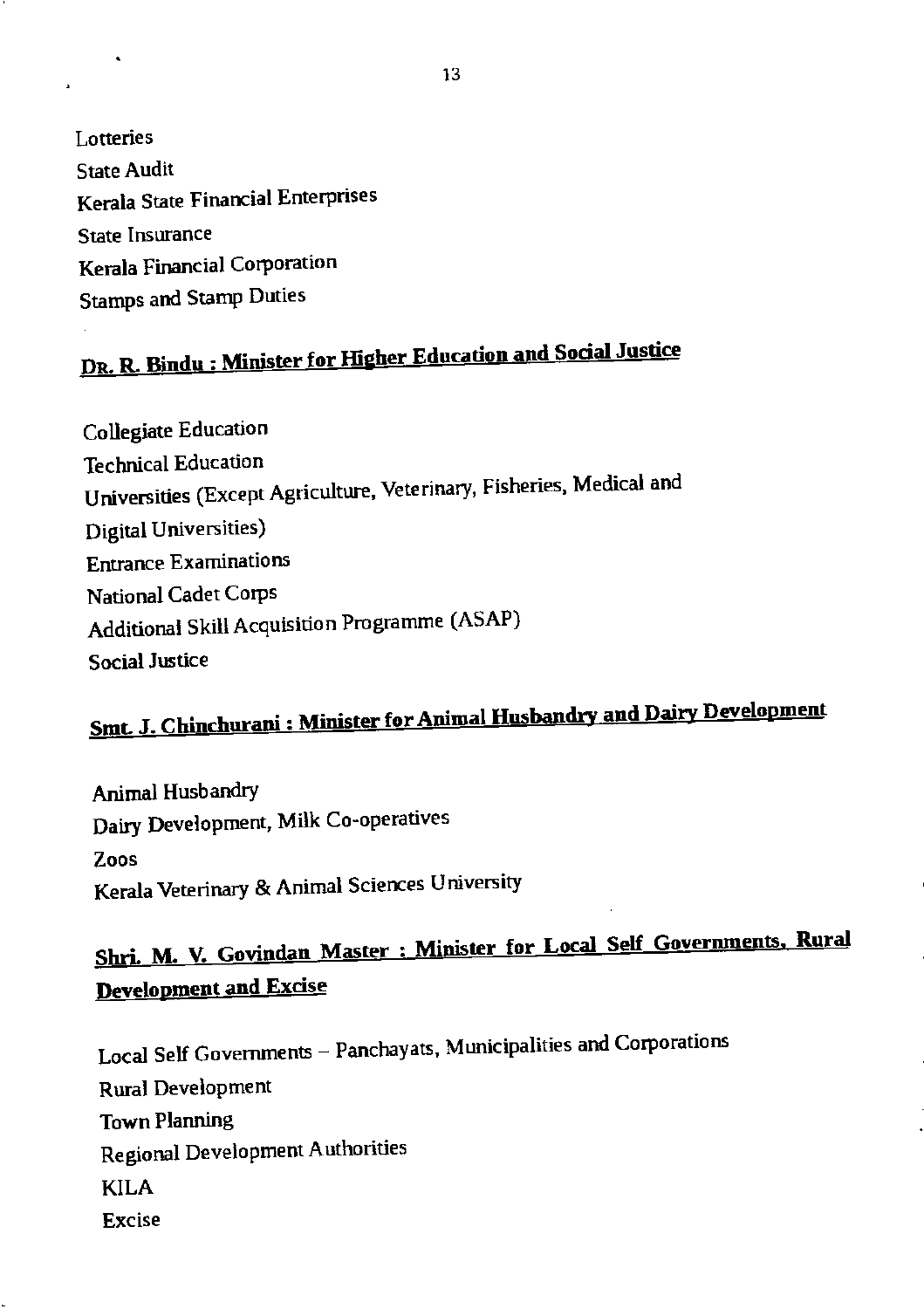### Shri. K. Krishnankutty : Minister for Electricity

**Electricity** ANERT

# Shri. P. A. Mohamed Riyas: Minister for Public Works and Tourism

Public Works Department Tourism

#### Shri. P. Prasad : Minister for Agriculture

Agriculture Soil Survey & Soil Conservation Kerala Agriculture Univeniry Warehousing Corporation

### Shri. K. Radhakrishnan : Minister for Welfare of Scheduled Castes, Scheduled **Tribes and Backward Classes and Devaswoms**

Welfare of Scheduled Castes, Scheduled Tribes and Backward Classes Devaswoms Parliamentary Affairs

### Shri. K. Rajan : Minister for Revenue and Housing

Land Revenue Survey and Land Records Land Reforms Housing

Ĵ,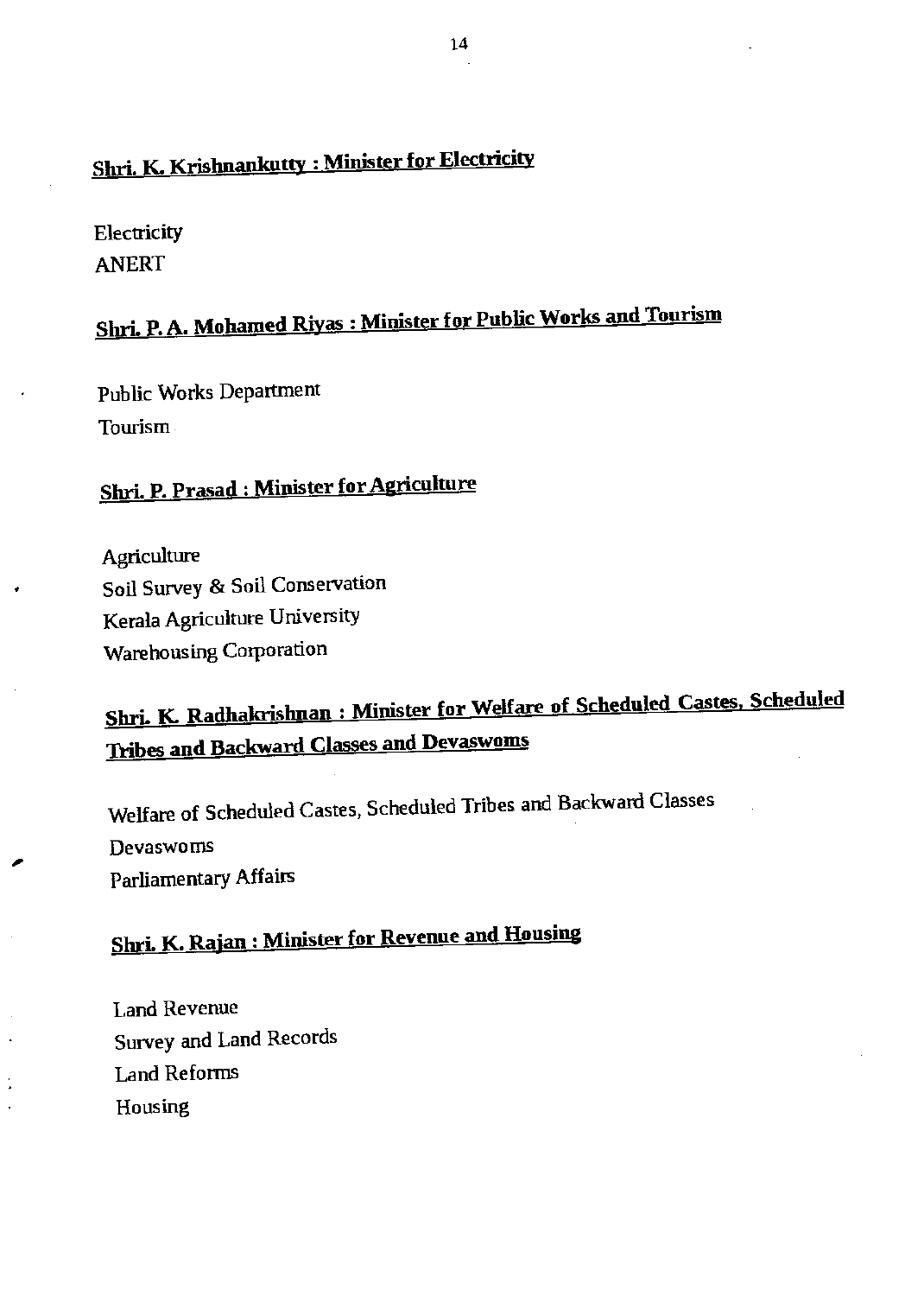### Shri, P. Rajeeve: Minister for Law, Industries and Coir

Law Industries (Including Industrial co-operatives) Commerce Mining and Geology Handlooms and Textiles Khadi and Village Industries Coir Cashew Industry Plantation Directorate

J.

### **Shri. Roshy Augustine: Minister for Water Resources**

Irrigation Command Area Development Authority Ground Water Department Water Supply and Sanitation

# Shri. Saji Cherian: Minister for Fisheries, Culture and Youth Affairs

**Fisheries Harbour Engineering Fisheries University** Culture Kerala State Film Development Corporation Kerala State Chalachitra Academy Kerala State Cultural Activists Welfare Fund Board Youth Affairs

### Shri, A. K. Saseendran : Minister for Forest and Wildlife

**Forests** Wild Life Protection